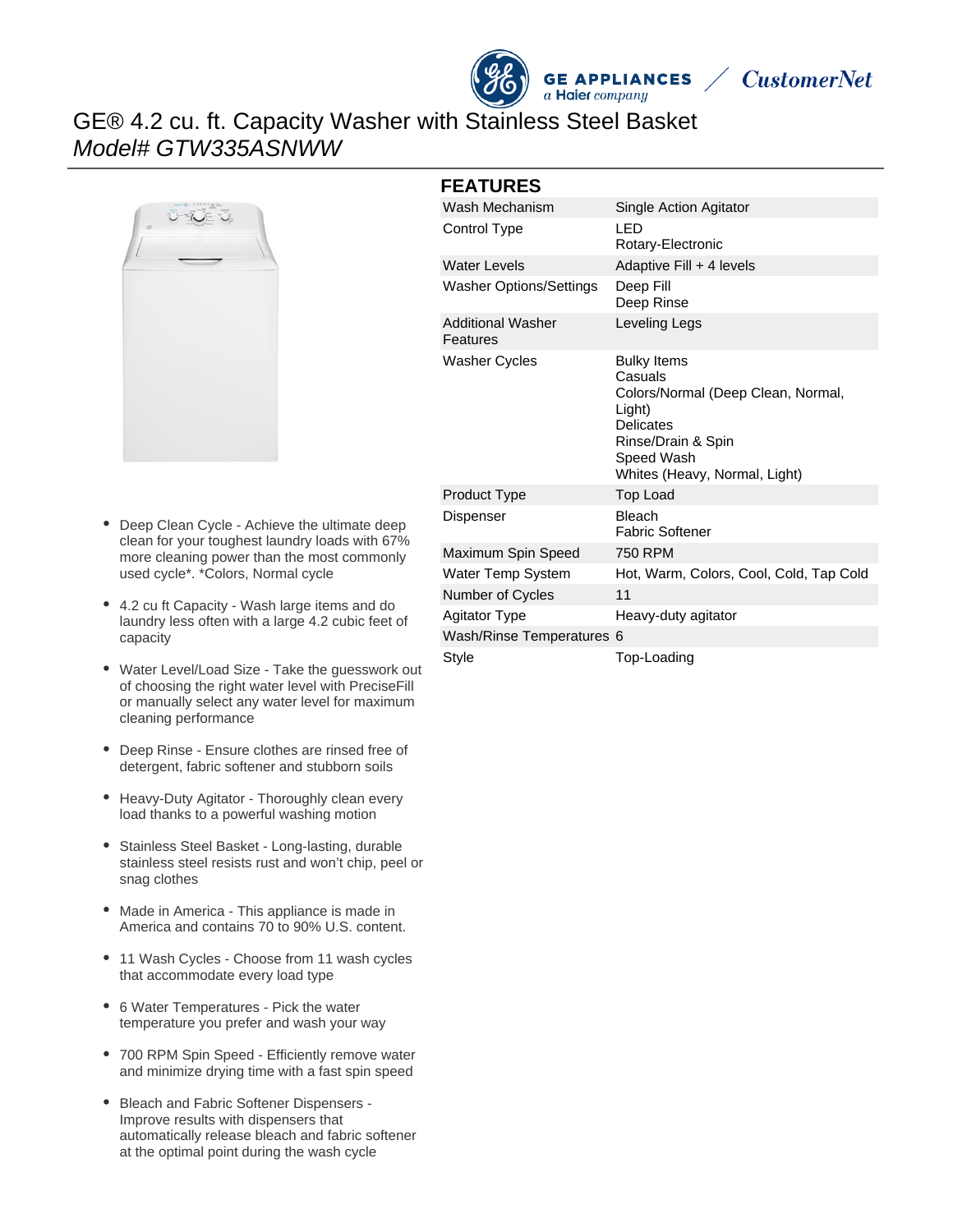Cycle Status Lights - Easily track your wash cycle with lights that indicate fill, soak, wash, rinse or spin status with just a glance

Have more questions? Please contact 1-800-626-2000